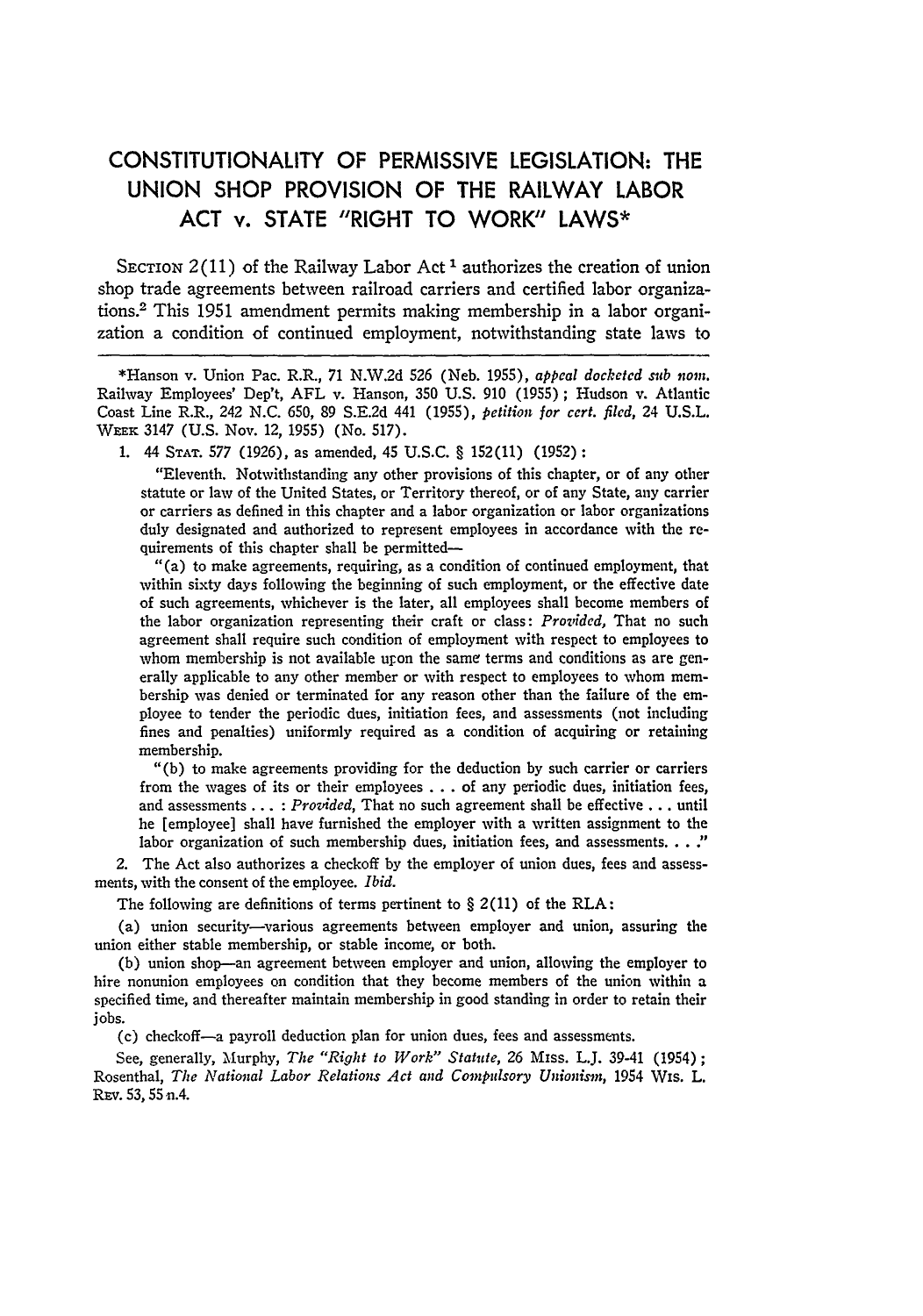the contrary.3 Section 2(11) constitutes a complete reversal of the 1934 amendment to the Act, which prohibited a union shop.4 It differs from the union shop amendment to the Taft-Hartley Act,<sup>5</sup> which does not invalidate state laws barring union security agreements,<sup>6</sup> the so-called "right to work" laws.7 The union shop amendment to the RLA has provoked much controversy concerning two problems: (1) Is the constitutionality of section  $2(11)$ in issue when a dispute arises over the enforcement of a union shop trade agreement? (2) If so, is section  $2(11)$  constitutional?

In two recent cases involving similar facts, state courts have reached opposite conclusions on both questions.8 In *Hanson v. Union Pacific R.R.9* and *Hudson*  $v.$  Atlantic Coast Line  $R.R.,<sup>10</sup>$  the carriers entered, pursuant to section  $2(11),$ 

3. Contracts requiring actual membership in a union, as distinguished from mere tender of dues, fees and assessments, are authorized **by** § 2(11) of the RLA. *Hearings Before the Subcommittee on the Study to Amend the Railway Labor Act of the Senate Committee on Labor and Public Welfare,* 81st Cong., 2d Sess. 23 (1950) (hereinafter cited as *Hearings) ;* Pan American Airways, Inc., 20 Lab. Arb. 312 (1953) ; Note, 52 MicH. L. RPv. 619 (1954) **;** *cf.* Cogen, *Is Joining the Union Required in the Taft-Hartley Union Shop?, 5* **LAB.** L.J. 659 (1954). *But see* Toner, *The Union Shop Under Taft-Hartley, 5* LAB. L.J. 552 (1954). See text at note 52 *infra.*

4. 64 **STAT.** 1238 (1951), 45 U.S.C. § 152(11)(d) (1952), amending 48 **STAT.** 1186 (1934). The legislative history of this series of union security amendments to the RLA is summarized in H.R. REP. No. 2811, 81st Cong., 2d Sess. 3-4 (1950).

5. 61 **STAT.** 140-41 (1947), 29 U.S.C. § 158(a) (3) (1952), amending 49 **STAT.** 452 (1935).

6. 49 **STAT.** 457 (1935), as amended, 29 U.S.C. § 164 (1952).

7. Seventeen states have statutory or constitutional provisions outlawing the union shop. See Note, 50 Nw. U.L. REv. 773, 774 n.10 (1956). In the absence of federal law to the contrary, state right to work laws have been upheld. Lincoln Federal Labor Union v. Northwestern Co., 335 U.S. 525 (1949) ; AFL v. American Sash & Door Co., 335 U.S. **538** (1949).

However, the above cases concerned industrial unions, not railroad unions. It might well be argued that states lack concurrent jurisdiction to regulate labor relations in the railroad industry, due to the national scope of the activity. See Cooley v. Port Wardens, 53 U.S. (12 How.) 299 (1981). But the presumption is against this interpretation. See Lincoln Federal Labor Union v. Northwestern Co., *supra;* Southern Pac. Co. v. Arizona *cx rel.* Sullivan, 325 U.S. 761 (1945).

8. The following cases have held that the constitutionality of  $\S 2(11)$  of the RLA was not properly in issue: Otten v. Baltimore & O.R.R., 205 F.2d 58 (2d Cir. 1953) ; Wicks v. Southern Pac. Co., 121 F. Supp. 454 (S.D. Cal. 1954) ; Hudson v. Atlantic Coast Line R.R., 242 N.C. 650, 89 S.E.2d 441 (1955), *petition for cert. filed,* 24 U.S.L. **WEEK** 3147 (U.S. Nov. *12,* 1955) (No. 517) ; International Ass'n of Machinists v. Sandsberry, 277 **S.W.2d** 776 (Tex. Civ. App. 1954).

The following cases have upheld the constitutionality of § 2(11) of the RLA: *In re* Florida East Coast Ry., 32 L.R.R.M. 2533 (S.D. Fla. 1953); Moore v. Chesapeake & **0.** Ry., 34 L.R.R.M. *2666* (Hustings Ct., Richmond, Va. 1954). The single case holding the statute unconstitutional is Hanson v. Union Pac. R.R., 71 N.W.2d **526** (Neb. 1955), *appeal docketed sub non.* Railway Employees' Dep't, AFL v. Hanson, 350 U.S. 910 (1955).

*9.* 71 N.W.2d **526** (Neb. 1955), *appeal docketed sub non.* Railway Employees' Dep't, AFL v. Hanson, **350** U.S. 910 (1955).

10. 242 N.C. *650,* 89 S.E.2d 441 (1955), *petition for cert. filed,* 24 U.S.L. **WEEK** 3147 **(U.S.** Nov. **12, 1955)** (No.517).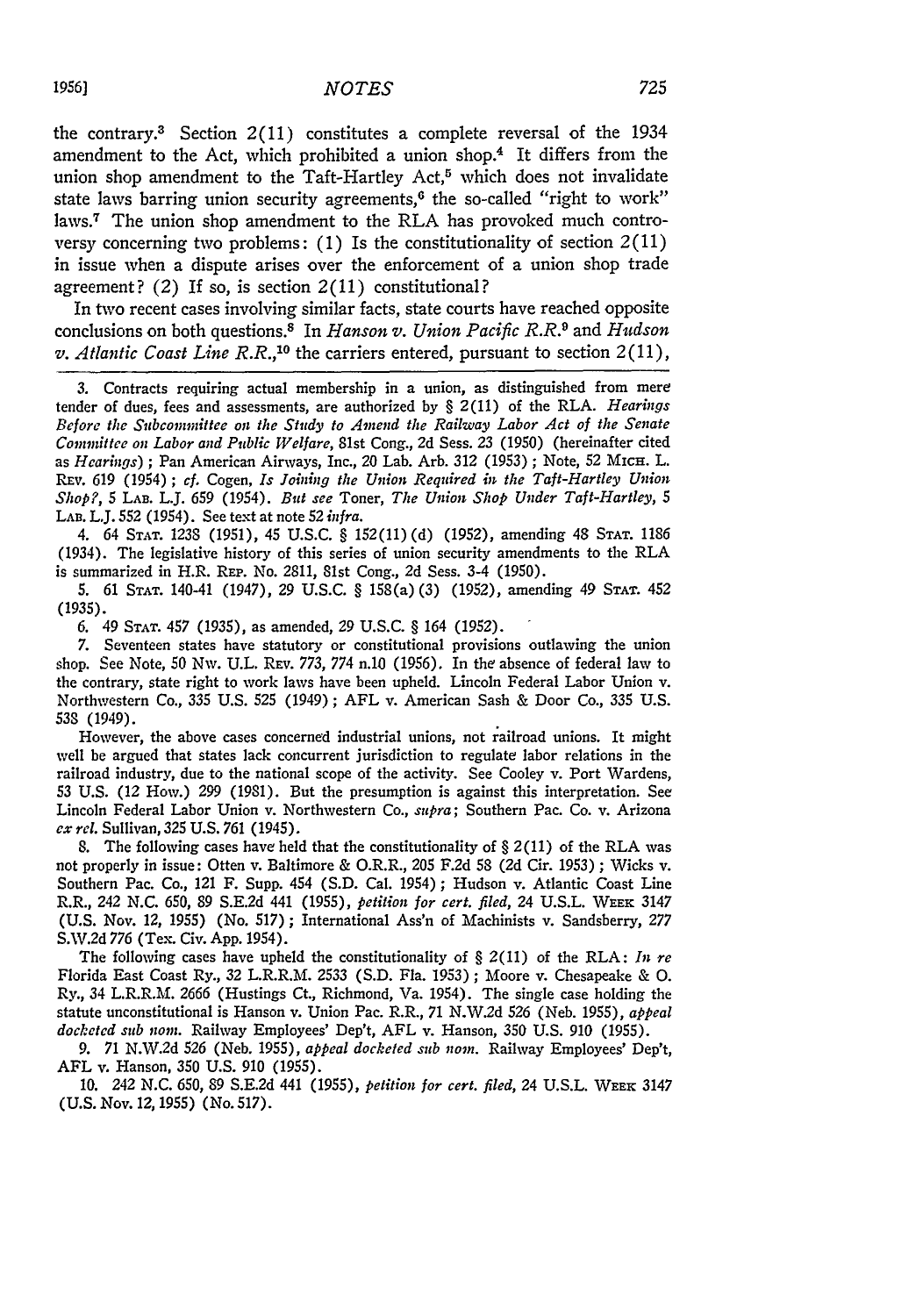into union shop trade agreements with the unions representing their employees. A number of the nonoperating employees, threatened with discharge for failure to comply with the agreements, brought suits to enjoin their enforcement, alleging that such agreements violated the applicable state right to work laws and the United States Constitution.<sup>11</sup> In *Hanson* the Nebraska Supreme Court held that section 2(11) constituted government action in authorizing a union shop. The court reasoned that since the federal statute purported to invalidate the state right to work law, a union shop "depended" on the federal statute in Nebraska.<sup>12</sup> It held that section  $2(11)$  violated the Fifth Amendment in that union membership had no reasonable relation to equitable distribution of collective bargaining costs, and that union dues, fees and assessments were not a reasonable measure of such costs. 13 In *Hudson* the Supreme Court of North Carolina held that section 2(11) did not constitute government action, since it was only permissive, not mandatory.<sup>14</sup> Therefore, the court denied the existence of any constitutional question. But the court stated by way of dictum that even if the Constitution were applicable, it would not invalidate section  $2(11).$ <sup>15</sup>

The *Hanson* and *Hudson* cases present to the Supreme Court one aspect of the perplexing question-when may acts of private groups be held to constitutional standards? At first glance, the answer to this question is "never," and the United States Supreme Court has established precedent for this conclusion.16 But in fact, that Court and many others have subjected some

11. U.S. CoNsT. amend. I, V; NEB. CONST. art. XV, § 13; **NEB.** REV. STAT. § 48-217 (1952) **; N.C.** CODE §§ 95-78 - 95-84 (1949). See note **7** *supra.*

The nonoperating employees were not as concerned with the requirement that all employees must join a union as they were with the provision of  $\S 2(11)$  of the RLA authorizing an agreement requiring employees classified as nonoperating to transfer from one union to another when a new **job** requires a change in the employees' craft or class. Such a transfer is not required of operating employees under the Act. But in both Hanson v. Union Pac. R.R., 71 N.W.2d 526, 544 (Neb. 1955), and Hudson v. Atlantic Coast Line R.R., 242 N.C. 650, 89 S.E.2d 441, 452 (1955), the courts held that there was no unreasonable classification involved. A nonoperating employee is one engaged in work included in a craft or class listed in the RLA, 44 STAT. 578 (1926), as amended, 45 **U. :.** §§ 153(h) (2), **(3),** (4) **(1952).**

12. Hanson v. Union Pac. R.R., *supra* note **11,** at 546-47. The court's theory of government action is specious. It states the effect of the statute, not the reason why the statute constitutes government action. A union shop "depends" on § 2(11) of the RLA not only in right to work states, but in all states, since the 1934 amendment to the RLA prohibited a union shop in all states. See note 4 *supra.* A possible rationale for finding that § 2(11) constitutes government action in right to work states is suggested in the text at note 32 *infra.* The "dependence" rationale states no more than the principle that federal laws are supreme over state laws. U.S. CoNsT. art. VI; Garner v. Teamsters Union, AFL, 346 U.S. 485, 492-501 (1953) ; Napier v. Atlantic Coast Line R.R., 272 U.S. 581, 613 (1926).

13. Hanson v. Union Pac. R.R., 71 N.W.2d 526, 547 (Neb. 1955).

14. Hudson v. Atlantic Coast Line R.R., 242 N.C. 650, 89 S.E.2d 441, 452 (1955).

15. *Id.,* 89 S.E.2d at 452-54.

16. It is accepted doctrine that the Constitution protects individuals only against government or public action, not against acts of private persons. Corrigan v. Buckley, 271 U.S. 323 (1926); Civil Rights Cases, 109 U.S. 3 (1884).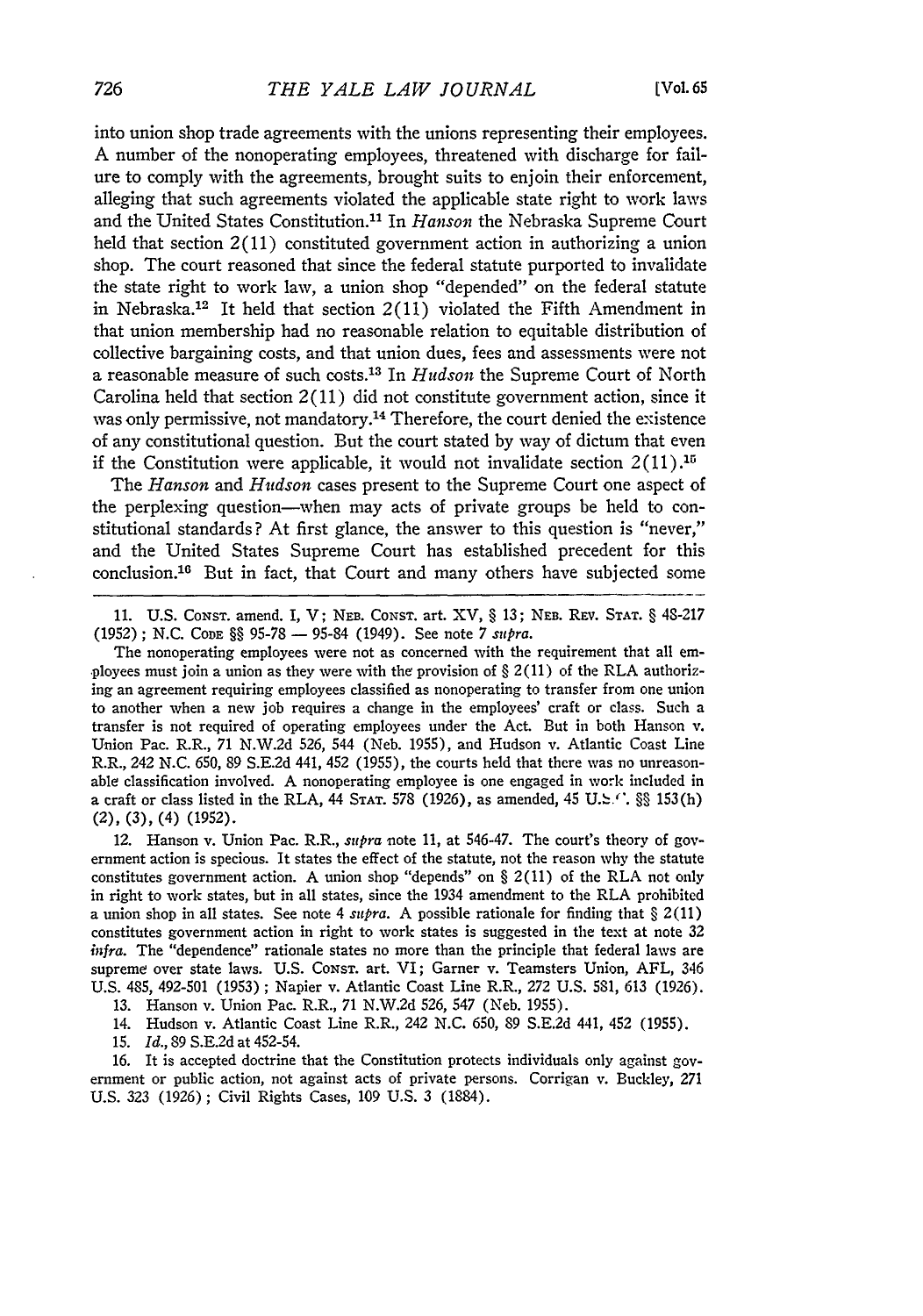private action to constitutional limitations on various grounds. One method, prevalent in state courts, is to hold a contract void as contrary to public policy, finding such policy in constitutional limitations.17 Less frequently, courts have held that there would be unconstitutional state action if a court were to enforce a contract abridging constitutional rights.'8 But the contract approach is not consistently applied.<sup>19</sup> Another approach is to view the private party itself as a governmental or quasi-governmental entity for constitutional purposes. This view, as applied to labor unions, rests on the premise that since the union enacts economic legislation and performs administrative and judicial functions within its organization, it is an independent governmental body and as such subiect to constitutional limitations.<sup>20</sup> This theory has not been well received

*17. E.g.,* Dooley v. Lehigh Valley R.R., 130 **N.J. Eq.** 75, 81, 21 A.2d 334, 338 **(Ch.** 1941) ; Cameron v. International Stage Employees, 118 N.J. **Eq.** 11, **176** AtI. **692 (Ch.** 1935). See Hale, *Rights Under the Fourteenth and Fifteenth Amendments Against Injuries Inflicted by Private Individuals,* 6 LAw. GUILD REv. **627** (1946).

13. *E.g.,* Barrows v. Jackson, 346 U.S. 249 (1953); Hurd v. Hodge, 334 U.S. 24 (1948); Shelley v. Kraemer, 334 U.S. 1 (1948).

19. *E.g.,* Steele v. Louisville & N.R.R., 245 Ala. 113, 16 So. 2d 416, *rev'd, 323* U.S. 192 (1944) ; Meade v. Dennistone, 173 Md. 295, 302, 196 Atl. 330, 333 (1938) ; Note, 48 CoLUM. L. REV. 1241 (1948). See Wollett & Wellington, *Federalism and Breach of the Labor Agreenzent, 7* **STAN.** L. REv. 445 (1955), as to whether a state court has jurisdiction over a labor dispute, either as to substantive or adjective law.

Some writers have discouraged judicial intervention in labor disputes. Shulman, *Reason, Contract, and Law in Labor Relations,* 68 **HARv.** L. REv. 999 (1955) ; Gregory, *The Collective Bargaining Agreement: Its Nature and Scope,* 29 **WASH. U.L.Q.** 3 (1949) ; Williams, *The Political Liberties of Labor Union Members*, 32 TEXAS L. REV. 826 (1954).

One of the major inadequacies of the common law approach to the protection of individual rights relative to employment is that most courts have required that a person be a union member or an employee before bringing suit to enjoin a discriminatory contract or action. *E.g.,* Murphy v. Higgins, 12 N.Y.S.2d 913 (Sup. Ct. 1939). Two states have not followed this theory, however. Williams v. International Brotherhood of Boilermakers, 27 Cal. 2d *586,* 165 P.2d 903 (1946) **;** Carroll v. Local 269, International Brotherhood of Electrical Workers, 133 N.J. Eq. 144, 147, 31 A.2d 223, 225 (Ch. 1943).

20. See, generally, MERRIAM, **PUBLIC AND PRIVATE GOVERNMENT** (1944) **;** Jaffe, *Law Making by Private Groups,* 51 HARv. L. REv. 201 (1937) **;** Malick, *Toward a New Con*stitutional Status for Labor Unions: A Proposal, 21 Rocky MT. L. REV. 260 (1949); Summers, *Legal Limitations on Union Discipline, 64* HARv. L. **REV.** 1049 (1951) **;** Wirtz, *Government by Private Groups,* 13 LA. L. REv. 440 (1953). See James v. Marinship Corp., 25 Cal. *2d* 721, 740, 155 P.2d 329, 340 (1944). See also Marsh v. Alabama, 326 U.S. 501 (1940) (it is not clear whether the Court categorized the town, owned by Gulf Shipbuilding Corp., as an independent government, or as an agent of government).

Unions are said to be legislative for the following reasons: (1) As exclusive bargaining representatives for a craft, a union determines the rights of not only union, but nonunion employees, see Steele v. Louisville & N.R.R., 323 U.S. 192, 200-02 (1944); Wallace Corp. v. NLRB, 323 U.S. 248, 255-56 (1944) ; (2) Neither union nor nonunion employees are immediate parties to the agreements between employer and union; and (3) Such trade agreements are given legal priority over the individual contract of employee with employer, see J. I. Case Co. v. NLRB, 321 U.S. *332,* 335 (1944) (trade agreement compared to a government regulation to which individual contracts must conform) ; Lenhoff, *The Present Status of Collective Contracts in the American Legal System,* 39 MICH. L. REv. 1109, 1137 (1941).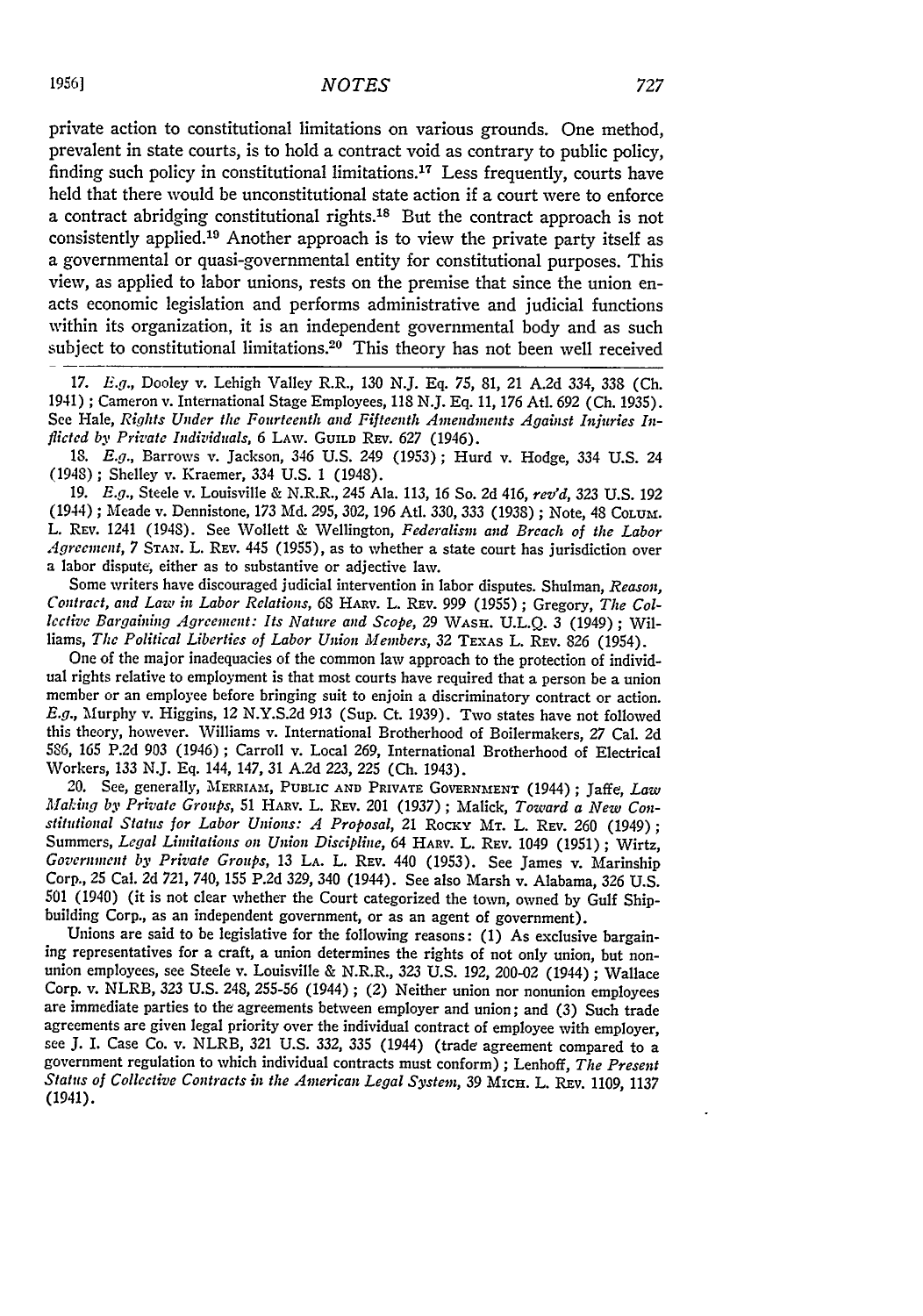by the courts.21 Where private action has been authorized by statute, some courts have applied constitutional limitations to persons exercising such authority by classifying them as government agents. $22$  This last analysis creates difficulty in determining just when an agency relationship exists, and courts have been reluctant to adopt it.<sup>23</sup>

But while it may be possible under some circumstances to apply constitutional limitations directly to "private" persons or groups, $24$  it was unnecessary to do so in the *Hanson* and *Hudson* cases. For the question in these cases was not whether the Constitution directly restricts private action, but whether it restricts the power of Congress to enact permissive legislation. Despite incautious dicta by several courts to the contrary, $25$  this question must be answered unqualifiedly in the affirmative. Certainly no rationale is apparent by which Congress could validly enact legislation without reference to constitutional grants of power and limitations on power. If a federal statute will operate to deprive individuals or groups of rights secured by the Constitution, it is invalid. And this conclusion should follow without regard to whether the deprivation is physically accomplished by agents of government or by private individuals using the congressional enactment as a shield.<sup>26</sup> The enactment of the statute authorizing invasion of private rights is the "government action" upon which the Constitution operates.

21. See, *e.g.,* Dorsey v. Stuyvesant Town Corp., 299 N.Y. 512, 87 N.E.2d 541 (1949), *cert. denied,* 339 U.S. 981 (1950).

22. Betts v. Easley, 161, Kan. 459, 169 P.2d 831 (1946) (labor union held a government agency). The following cases in dicta have compared a labor union to a government agency: Steele v. Louisville & N.R.R., 323 U.S. 192, 198-99 (1944) ; Rolax v. Atlantic Coast Line R.R., 186 F.2d *473,* 478 (4th Cir. 1951). *But see* American Communications Ass'n v. Douds, 339 U.S. 382, 402 (1950) (dictum) ; Courant v. International Photographers, 176 F.2d 1000, 1003 (9th Cir. 1949).

Courts have held other private persons and groups subject to constitutional limitations by using an agency relationship. Marsh v. Alabama, 326 U.S. 501 (1946) ; Smith v. Allwright, 321 U.S. 649, 663, 666 (1944) ; Nixon v. Condon, 286 U.S. 73, 88 (1932) ; Kerr v. Enoch Pratt Free Library, 49 F.2d 212 (4th Cir. 1945).

For a discussion of whether a labor union is a government agency, see *Hearings, supra* note 3, at 161; Hale, *supra* note 17; Notes, 61 HARv. L. Rtv. 344 (1948), 56 YALE L.J. 731 (1947), 58 HARV. L. REv. 448, 451 (1945).

23. See cases cited note 22 *supra.*

24. See notes 17-18, 20,22 *supra.*

25. Two state courts have stated that it is impossible to consider the constitutionality of § 2(11) of the RLA since it is "permissive" in nature and not "mandatory," and consequently it does not constitute affirmative government action to which the Constitution is applicable. Hudson v. Atlantic Coast Line R.R., 242 N.C. 650, 89 S.E.2d 441, 452 (1955) **;** International Ass'n of Machinists v. Sandsberry, 277 S.W.2d 776 (Tex. Civ. App. 1954). Both cases relied on Otten v. Baltimore & O.R.R., 205 F.2d 58, 60 **(2d** Cir. 1953), which did state that the constitutionality of § 2(11) could not be determined in New York. But the facts in *Otten* differ from the above two cases in that New York does not have a state right to work law. Since in addition a union shop was permissible in New York at common law, § 2(11), in authorizing a union shop, did not deprive Otten of any right which he otherwise would have possessed. See note 29 *infra* and accompanying text.

26. See text at notes *16,22 supra.*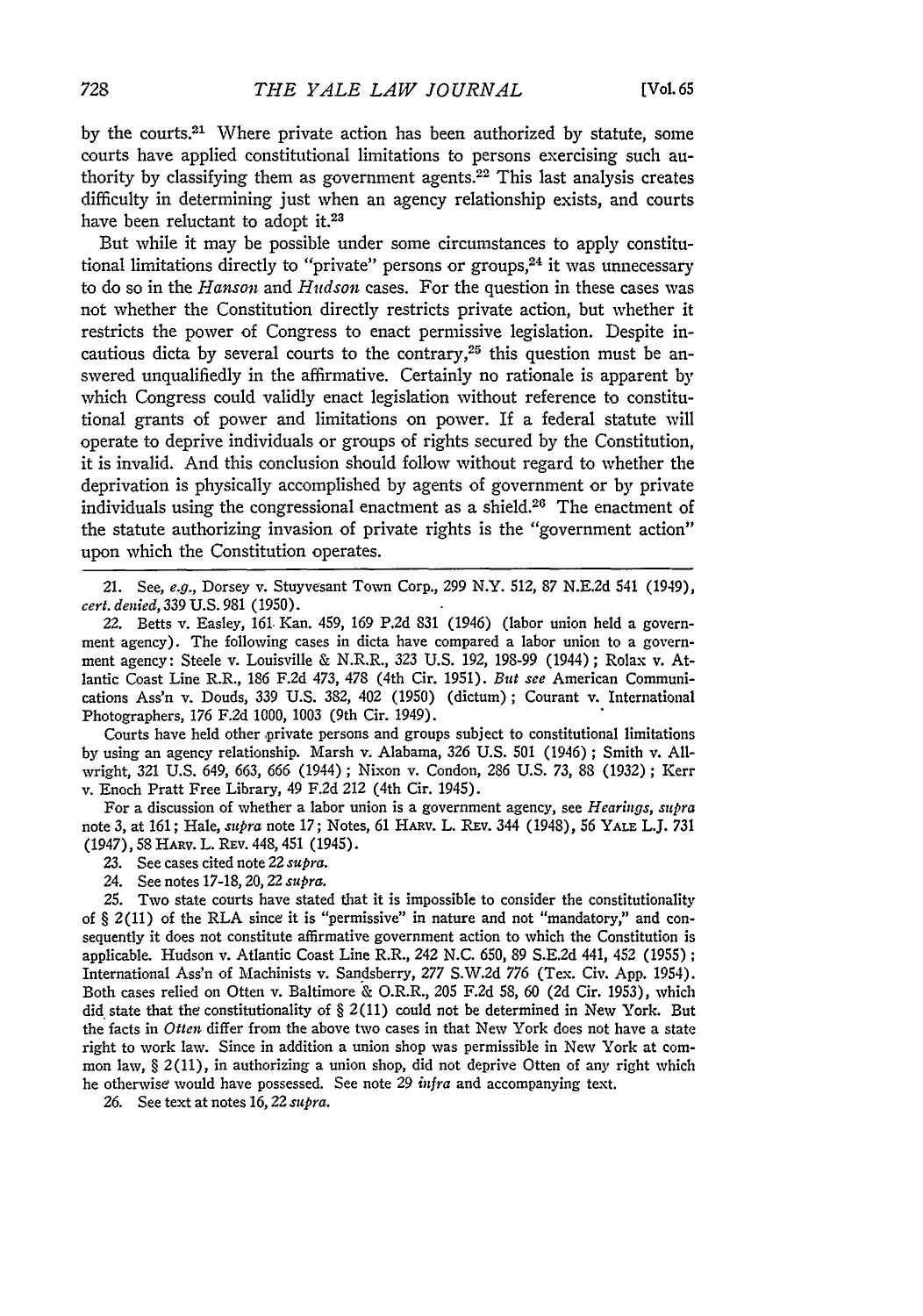Although the Constitution invariably "applies" to permissive legislation, it does not necessarily follow that a court must pass upon the constitutionality of a permissive statute whenever it is asked to do so. The rule of avoiding constitutional questions whenever possible, a principle which is itself of nearly constitutional force, may require disposition of the case without reaching constitutional issues.<sup>27</sup> Thus in *Otten v. Baltimore & O.R.R.*,<sup>28</sup> cited by the court in *Hudson* for the proposition that "merely permissive" legislation can raise no constitutional issues, the Second Circuit refused to pass upon the constitutionality of section 2(11) of the RLA. But *Otten* is distinguishable in one crucial respect: unlike *Hudson,* it arose in a state where neither statutory nor common law entitled the plaintiff to relief against a union shop.29 Since the plaintiff had failed to state a claim on which relief could be granted, and since section 2(11) could be raised only by way of defense, the court dismissed plaintiff's claim on the merits, and held that it was unnecessary to reach the question whether  $2(11)$  was constitutional.<sup>30</sup> Since a holding that  $2(11)$  was

*27.* See Joint Anti-Fascist Refugee Comm. v. McGrath, 341 U.S. 123, 136 (1951) **;** United States v. Lovett, 328 U.S. 303, 320 (1946) ; Ashwander v. Tennessee Valley Authority, *297* U.S. 288, 341 (1936) (concurring opinion of Brandeis, J.).

28. 205 F.2d 58 (2d Cir. 1953).

29. Otten v. Baltimore & O.R.R., 205 F.2d 58 (2d Cir. 1953), was decided under New York law where a union shop is valid at common law. Williams v. Quill, *277* N.Y. 1, 12 N.E.2d 547 (1938). But Hudson v. Atlantic Coast Line R.R., 242 N.C. 650, 89 S.E.2d 441. (1955), arose in North Carolina where a right to work law existed. See note 11 *supra.*

On facts similar to Otten v. Baltimore & O.R.R., *supra,* the court in Wicks v. Southern Pac. Co., 121 F. Supp. 454 (S.D. Cal. 1954) held that § 2(11) presented no constitutional issue.

The statute may determine the rights of a person if it deprives him of a remedy which he formerly had against the authorized action. See Steele v. Louisville & N.R.R., 323 U.S. 192, 200 (1944). The former remedy may have been based on a statute such as the right to work law in Nebraska, *supra* note **11,** or on the common law as suggested **by** Judge Learned Hand in Otten v. Baltimore **&** O.R.R., *supra.* See Truax v. Corrigan, **257 U.S. 312,329-30 (1921),** where Chief Justice Taft stated:

"It is true that no one has a vested right in any particular rule of the common law, but it is also true that the legislative power of the state can only be exerted in subordination to the fundamental principles of right and justice which the guaranty of due process in the Fourteenth Amendment is intended to preserve, and that a purely arbitrary and capricious exercise of that power whereby a wrongful and highly injurious invasion of property rights, as here, is practically sanctioned and the owner stripped of all real remedy, is wholly at variance with those principles."

If state right to work laws are unconstitutional due to absence of concurrent jurisdiction to control interstate railroad labor relations, such laws might be void *ab initio.* Thus no rights of the employee would be abrogated **by** § **2(11)** of the RLA. This rationale is not, however, likely to be adopted. See note **7** *supra.*

**30.** In Otten v. Baltimore & O.R.R., *,supra* note **29,** Otten requested both a three-Judge court and an injunction against enforcement of a union shop contract. Under the Federal Judiciary Act, only a three-Judge court can declare a federal statute invalid. 28 **U.S.C.** § 2282 (1952). Thus, only because Otten requested such a court did the court here consider whether a proper constitutional question was presented. Otherwise, the court would have dismissed the petition for failure to state a claim without discussing the constitu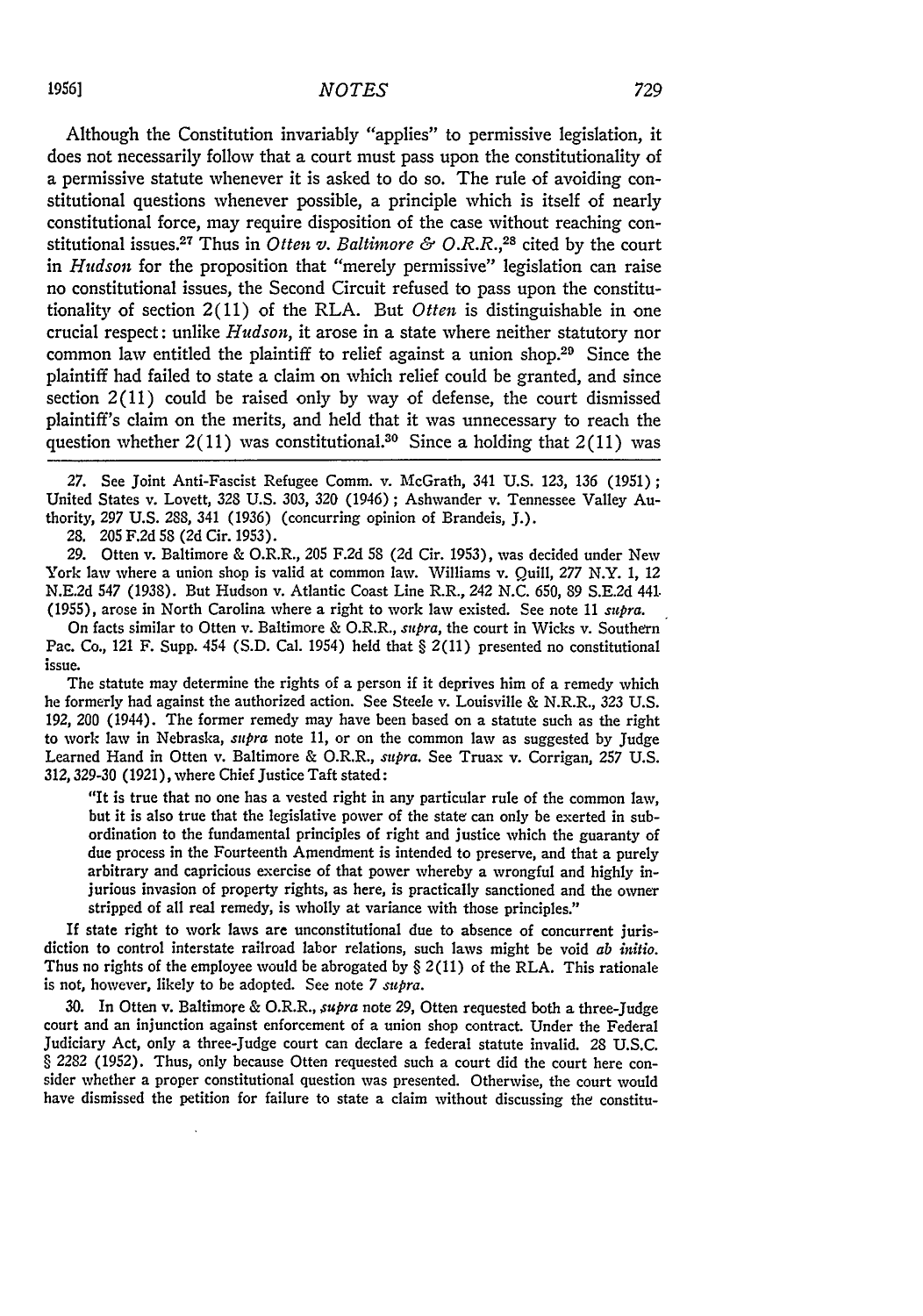unconstitutional would not have entitled Otten to relief, it was unnecessary to determine whether such a holding was warranted on the merits. In *Hanson* and *Hudson,* on the other hand, the plaintiffs stated valid claims under state right to work laws, and it became necessary to determine the validity of section 2(11) as a defense.31 The court in *Otten* stated explicitly that a constitutional question might well be presented if, as was the case in *Hanson* and *Hudson,* the statutory or common law of the state would entitle the plaintiff to an injunction against enforcement of union shop contracts but for  $2(11).^{32}$ 

The suggested rationale creates the seeming paradox that a permissive statute like the RLA may be subject to constitutional attack in some jurisdictions but not in others. This paradox is, however, only a variant of the situation which obtains with respect to all legislation by virtue of the constitutional provision restricting federal judicial power to "cases and controversies."33 Thus a patently unconstitutional statute may go unchallenged for years if no litigant appears who has been injured by it, and who has standing to litigate.<sup>34</sup> In the case of a permissive statute, which can ordinarily be raised only by way of defense,<sup>35</sup> a plaintiff clearly must state a claim for relief before he can challenge the validity of the defense. No justiciable issue is presented if the permissive statute "permits" action which is permissible in any event. The "affirmative government action" which has been sought by courts in permissive statute cases is thus an essential prerequisite to a constitutional decision.<sup>36</sup> And

tional issue. For under no law, either federal or state, did the plaintiff possess a valid claim for relief against the imposition of the union shop, since a union shop is permissible at common law in New York, and such law was applicable to Otten. In short, Otten had no standing to litigate the constitutionality of  $\S 2(11)$ , since the statute did not injure him by depriving him of the right to resist a union shop which the statute authorized. A plaintiff is not permitted to base his action solely on the invalidity of the defense. See HALF, FREEDOM THROUGH LAW 327-35 (1952).

31. See note 11 *supra.*

32. Otten v. Baltimore & O.R.R., 205 F.2d 58, 60 (2d Cir. 1953).

33. U.S. CoNsr. art. III, § 2, cl. 1; Muskrat v. United States, 219 U.S. 346 (1911).

34. Doremus v. Board of Education, 342 U.S. 429 (1952) ; Ashwander v. Tennessee Valley Authority, 297 U.S. 288 (1936) ; Massachusetts v. Mellon, 262 U.S. 447 (1923).

35. Since a "permissive" statute does not make mandatory any particular act, a plaintiff could not use the statute to force the defendant to do a particular act. Therefore, the merits of the statute would be placed in issue validly only by a defendant who seeks to justify his actions under the authority granted by the statute.

36. On at least one occasion the Supreme Court has chosen to rule on the constitutionality of a permissive statute when in fact no constitutional issue was presented. In Senn v. Tile Layers Protective Union, 301 U.S. 468, *476* (1937), a Wisconsin statute authorized a form of picketing which the Court apparently conceded was permitted at common law. The statute deprived no one of any right previously enjoyed, since if the statute were held invalid, the authorized activity still could continue. But the Court decided the constitutionality of the statute, contending that its validity was properly challenged under the Fourteenth Amendment since the state courts had based their rulings on the authorizing statute.

In several more recent dicta the Court has apparently followed the seemingly erroneous *Senn* rationale for determining when constitutional questions posed by a permissive statute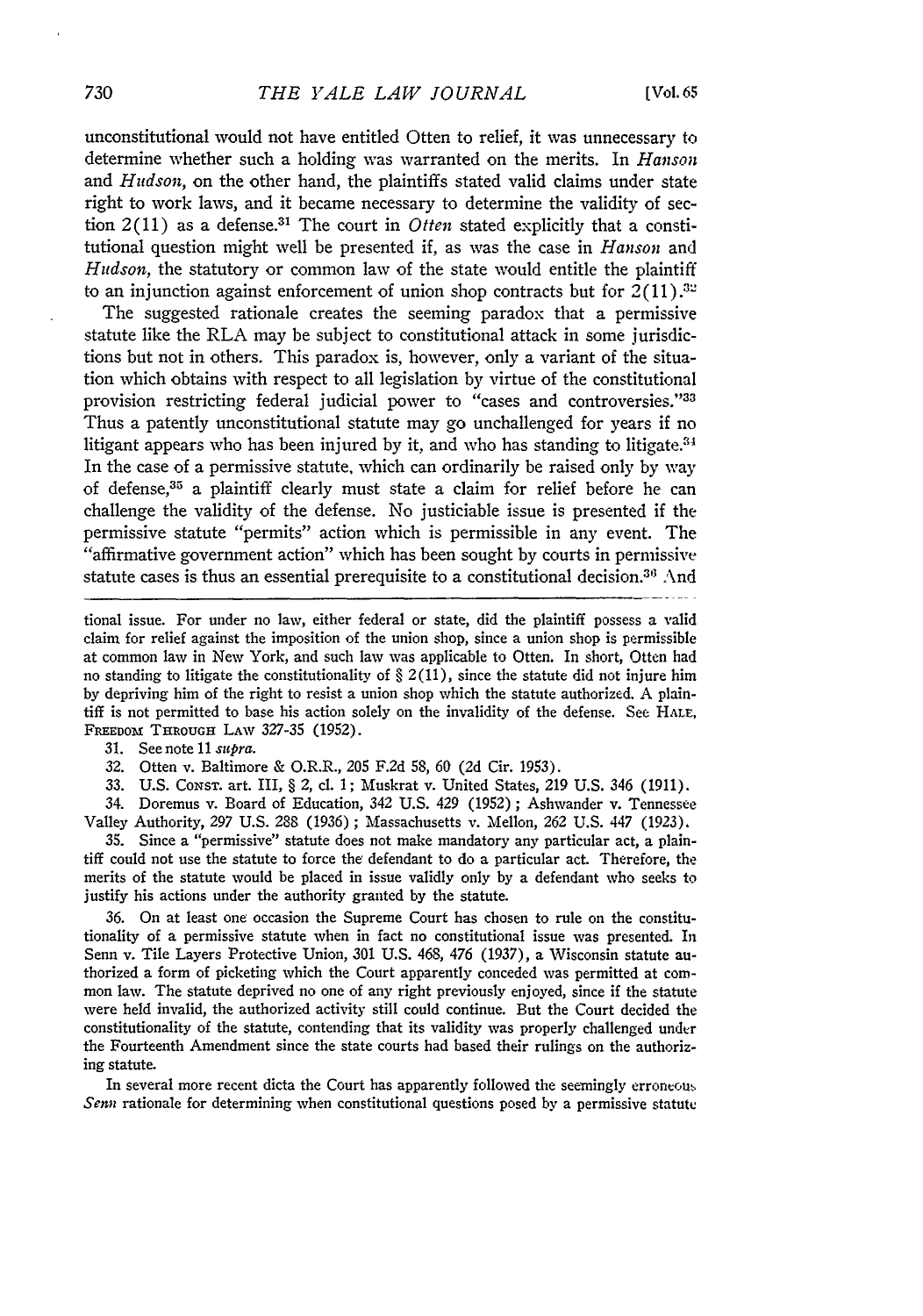such affirmative action is present only when the statute would, if upheld, defeat a valid claim to relief against conduct by private parties which the statute authorizes. Thus, in *Hanson* and *Hudson* section 2(11) purported to invalidate state right to work laws and thereby to defeat plaintiffs' claims to relief against enforcement of union shop contracts. This affirmative action is not, however, required to subject permissive legislation to constitutional standards; it is a requisite only of a judicial decision on the constitutionality of such legislation, since without it, the rule of avoiding unnecessary constitutional decisions would require disposition of the case on non-constitutional grounds.<sup>37</sup>

A problem of obvious importance in any controversy involving permissive legislation is to determine precisely what the statute in question authorizes Thus a statute merely repealing a prior statutory prohibition *authorizes* nothing, and can raise no constitutional questions. It may be that such a statute is not subject to constitutional restraints at all, since it merely withdraws governmental power rather than asserts it.<sup>38</sup> But in any event such a statute could never present a justiciable issue: since the statute would leave a court at liberty to grant or deny relief on common law grounds against the "permitted" conduct, no plaintiff could ever complain that the statute exercised a necessarily determinative effect on his claim.<sup>39</sup> Similarly, a statute may authorize a defendant to function as an entity or in a particular capacity, as statutory corporate charters do, for example, yet not authorize the particular conduct

must be answered. In Steele v. Louisville & N.R.R., 323 U.S. 192, 198-99 (1944), where a statute authorized a union to act as exclusive bargaining representative for a particular craft, the Court stated that had the statute not imposed an implied duty to represent all craft members fairly, grave consitutional issues would arise. But before a constitutional issue would arise, there must necessarily be a determination that the complainant has a right under the statutory or common law of his state to enjoin enforcement of the authorized conduct but for the authorizing statute. Since Steele's rights under state law were not in issue in the court below, the Court presumably should have remanded the case in order that such rights might be determined. Unless the complainant has been deprived of a remedy by the permissive statute, he has not sustained any injury and has no standing to litigate the constitutionality of the permissive statute. See note *30 supra. But see* note *37 infra.* The *Steele* dictum may, however, be justifiable if it referred to the constitutional questions discussed in note 40 *infra* and accompanying text, rather than to any constitutional questions posed by the statute itself.

37. See note 27 *supra.* But the dictum in Steele v. Louisville & N.R.R., *supra* note *36,* may state a wise policy in that even though a "permissive" federal statute may not conflict with any state law, it encourages the type of action authorized by the statute, and might be said to influence a state legislature not to change its own laws, or influence a state court not to change the common law of the state. But it is questionable that this approach indicates an injury to a plaintiff sufficiently definite to invoke the jurisdiction of a court to consider the constitutionality of the federal statute. See Massachusetts v. Mellon, 262 U.S. 447 (1923). *But see* Ashwander v. Tennessee Valley Authority, 297 U.S. 288 (1936).

38. It has been suggested that if a state were to repeal its own law for the purpose of encouraging discriminatory action and depriving a person of a remedy against it, such a repeal would be unconstitutional. See Hale, *supra* note 17, at 636-37; Smith v. Allwright, 321 U.S. 649, 664 (1944).

39. See text at note 32 *supra.*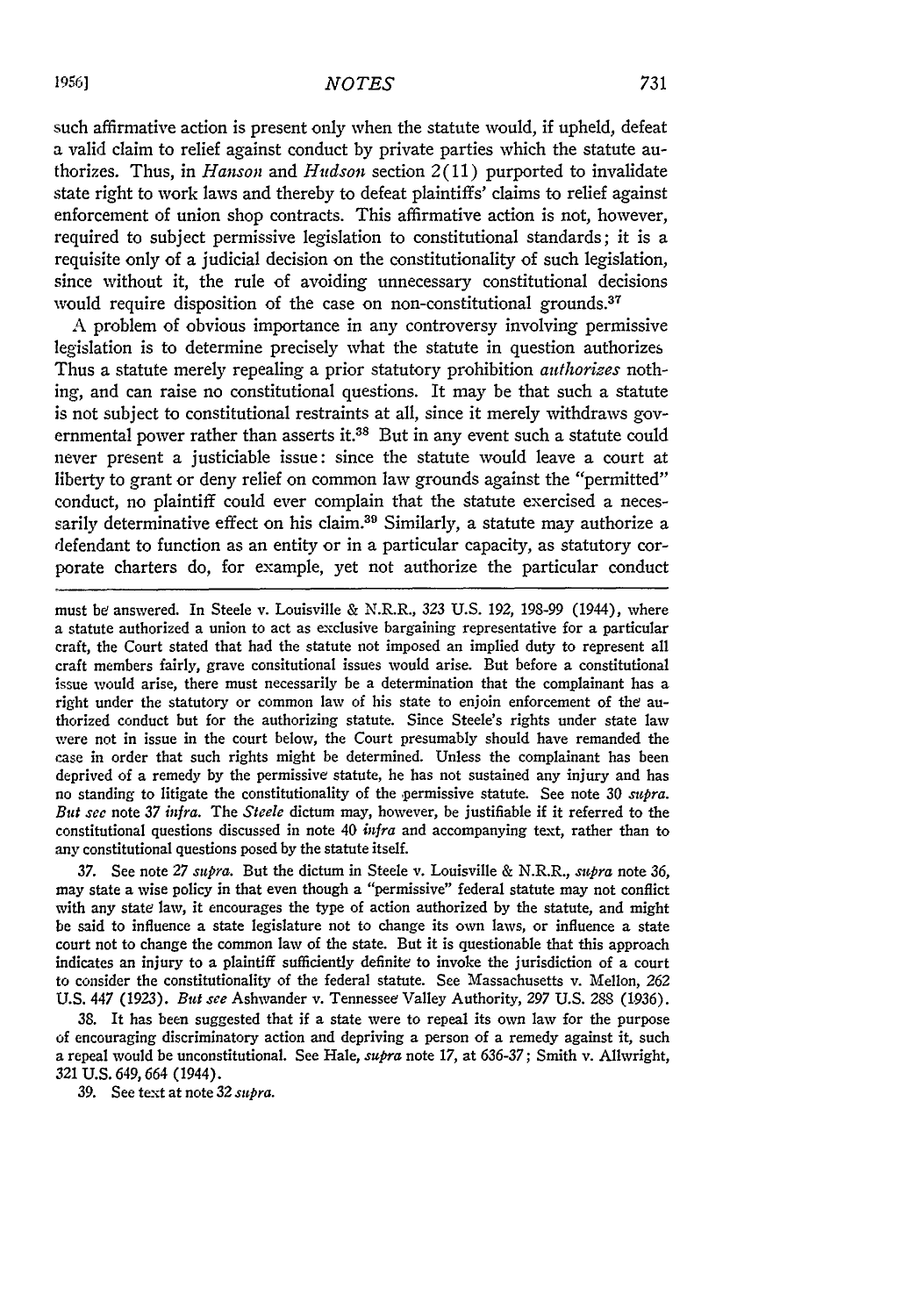(perhaps carrying out a union shop contract) of which the plaintiff complains. In such a case the plaintiff may argue that the defendant is directly subject to the Constitution as a quasi-governmental entity or as a government agent **;40** or that a statute creating an entity with powers so sweeping as to include the offending conduct is void as an unconstitutional delegation of governmental power. 41 He plainly may not, however, utilize the rationale previously outlined for "permissive" statutes unless the conduct of which he complains is expressly permitted by the statute. He may, in short, challenge the constitutionality of the statute only to the extent that it necessarily constitutes a defense against his claim. <sup>42</sup>

Although the court in *Hanson* was correct in holding that it was obligated to decide the constitutional question presented, its conclusion that section 2(11) was unconstitutional seems erroneous. The court conceded that federal regulation of distribution of collective bargaining costs in the railroad industry would be a reasonable exercise of the commerce power,<sup>43</sup> but held that section 2(11)'s method of distributing such costs denied due process of law in two respects. It held first that compulsory membership in a union is not reasonably related to distribution of collective bargaining costs, and second, that union dues, fees and assessments are not a reasonable measure of these costs. But compulsory membership does have a reasonable relation to distribution of bargaining costs, since membership is a convenient and efficient means of collecting such costs. 44 And union dues, fees and assessments are a reasonably

41.. Congress cannot delegate its power to legislate, except when such delegation is limited by definite standards enabling Congress, the courts and the people to judge whether the agency exercising the delegated power has exceeded the authority delegated. Yakus v. United States, 321 U.S. 414 (1944) ; A. L. A. Schechter Poultry Corp. v. United States, 295 U.S. 495 (1935). In dictum, the Supreme Court in Steele v. Louisville & N.R.R., 323 U.S. 192, 198 (1944), indicated that were the power granted by the RLA to a union-to represent exclusively a particular craft---not accompanied by an implied duty to represent all members of that craft fairly, grave constitutional questions would arise. The Court seemed to indicate that it would base such a constitutional issue on that delegation of power. See **HALE,** op. *cit. supra* note 30, at 348-66. But see note 36 *supra,* for other possible bases for the constitutional issues which the Court thought might arise. As to whether a particular power is legislative in nature, see note 20 *supra.*

42. See text at notes 32,34 *supra.*

43. See NLRB v. Jones & Laughlin Steel Corp., 301 U.S. 1, 31, 37 (1936); Virginian Ry. v. System Federation No. 40, 300 U.S. 515, 553 (1936) ; Texas & N.O.R.R. v. Railway Clerks, 281 **U.S.** 548, 570 (1929).

44. The guaranty of due process demands only that a law shall not be unreasonable, arbitrary or capricious, and that the means selected shall have a real and substantial relation to the object sought to be obtained. Nebbia v. New York, 291 U.S. 502, 525 (1934). See Note, 30 **COLUm.** L. REv. 360 (1930).

Since most railroad employees were union members prior to  $\S$  2(11), a requirement that the small minority of employees join the majority of employees is a convenient and ready solution to the problem of distributing bargaining costs. *Hearings, supra* note 3, at 4, 114; NATIONAL MEDIATION BOARD, 19TH ANN. REP. 9-10 (1953); H.R. REP. No. 2811,

<sup>40.</sup> See notes 20, 22 *supra; cf.* Crossen v. Duffy, 90 Ohio App. 252, 269-72, 103 N.E. 2d 769, 777-78 (1951).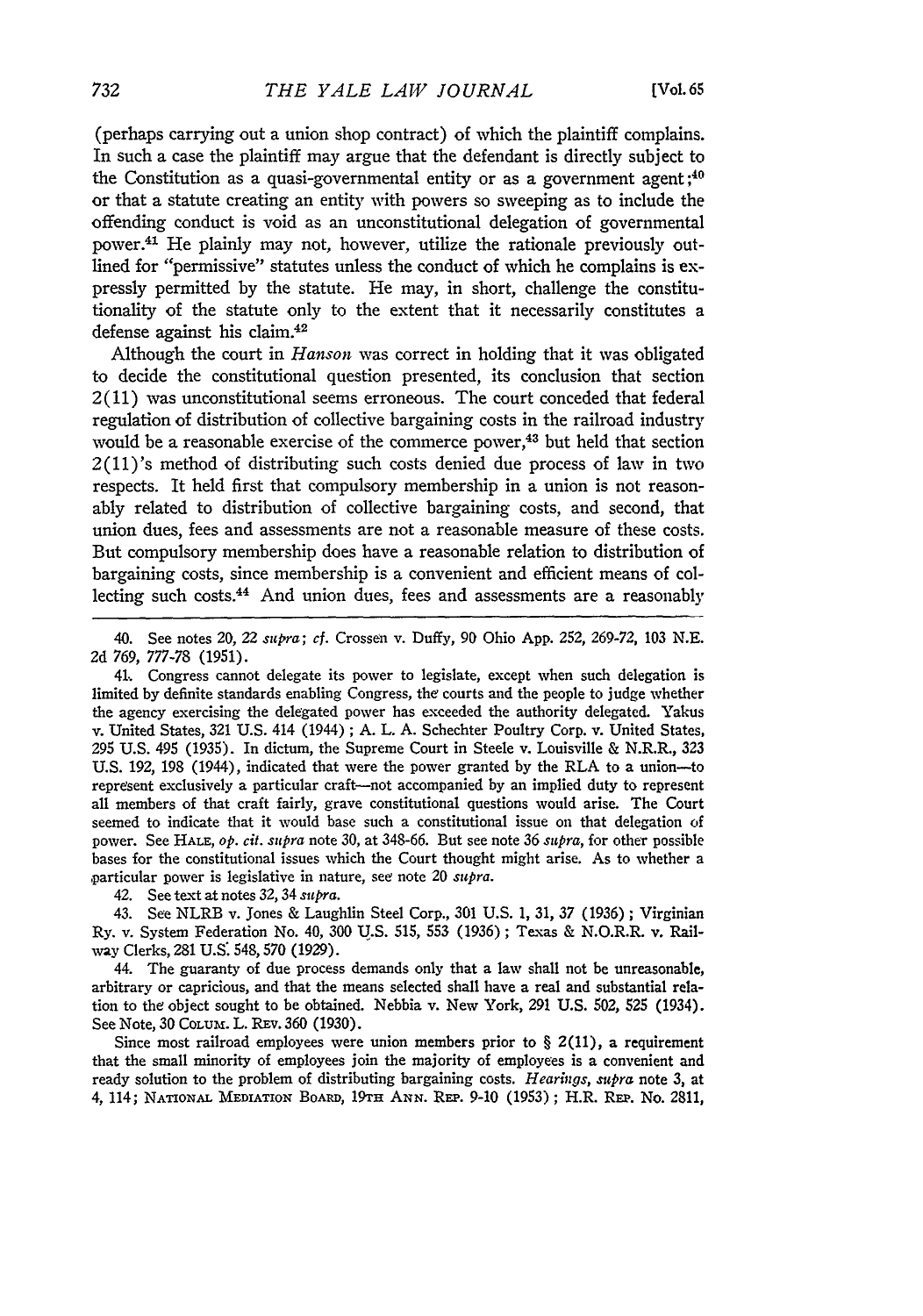accurate measure of bargaining costs. They are used to support unionism generally, which is essential to continuation of the bargaining process. 45 This is so even if such funds are used for political purposes, for political activity is a legitimate if not indispensable means of advancing the cause of organized labor.<sup>46</sup>

The court in *Hanson* also suggested that compulsory membership infringes on an employee's freedom of assembly and right to work protected by the First and Fifth Amendments of the Federal Constitution. Section 2(11) does not abridge the First Amendment in denying to an employee the right not to associate.47 Freedom of assembly does not include the right to remain unorganized. 48 Employment is a contractual relationship, and it has long been clear that freedom of contract is not absolute.49 There being no constitutional

81st Cong., 2d Sess. (1950) (between 75-80% of railroad employees were union members prior to enactment of § 2(11) in 1951) ; 96 **CONG.** Rzc. 17050 (1951).

45. In passing § 2(11) of the RLA, Congress intended to eliminate "freeriders" who were deriving benefits from collective bargaining strength of unions but were contributing nothing to support unions financially. *Hearings, supra* note *3,* at *6,* 15-16, 130. Stability of income is essential to balance the equation between management and labor. See Colgate-Palmolive-Peet Co. v. NLRB, 338 U.S. 355, *362-64* (1949) ; Williams v. Quill, *277* N.Y. 1, 9-10, 12 N.E.2d 547, 550-51 (1938) ; CIO, **THE** CASE **AGAINST** "RIGHT **To** WoR" LAWS 145 (1955) ; Note, 40 IowA L. Ray. *627,* 636, 641 (1955).

46. Collection of funds for political purposes does not abridge free speech so long as unions do not represent that their political views are those of *all* their members. DeMille v. American Federation of Radio Artists, 31 Cal. 2d 139, 187 P.2d **769** (1947). But if a union does so represent, a contributing member having a contrary personal belief should be able to enjoin such a false representation or any attempt to discharge him for refusal to contribute, if the intent to represent is made known prior to collection of a political assessment. See *ibid.*

Several unions have endeavored to confine the imposition of dues, fees and assessments to a narrow concept of bargaining costs, disallowing political assessments. *Hearings, supra* note 3, at 33. The CIO-AFL merger agreement provides for a Civil Rights Committee, 78 MONTHrLY LAB. REV. 1018 (1955), which might control political assessments.

Unlike the RLA, see note 1 *supra,* the Taft-Hartley Act, see note 5 *supra,* omits the term "assessments." Of course the scope of "dues" and "fees" is not standardized, and might be applied as broadly as "assessments." See Rosenthal, *The National Labor Relations Act and Compulsory Unionism, 1954 Wis. L. REv. 53, 71; Williams, supra note 19;* 96 *CONG.* Rzc. 17049-50 (1950).

47. U.S. CoNsT. amend. I.

48. See AFL v. American Sash & Door Co., 335 U.S. 538, 557, 559 (1949) (concurring opinion); Senn v. Tile Layers Protective Union, 301 U.S. 468, 480 (1937); DeMille v. American Federation of Radio Artists, 31 Cal. **2d** 139, 154, 187 P.2d *769, 779* (1947).

Some doubt has been expressed as to whether freedom of association is part of the freedom of assembly protected by the First Amendment. See, generally, Abernathy, *Right of Association,* 6 S.C.L.Q. 32,33-34, 49-59 (1953). In Lincoln Federal Labor Union v. Northwestern Co., 335 U.S. 525, 531 (1949), the Court, in holding that union members have no constitutional right to require non-members to join their union, speaks of "participation in union assemblies" "to discuss and formulate plans," and not mere identification with a union through payment of dues, fees and assessments, which is the only degree of union affiliation required by the RLA.

49. See West Coast Hotel Co. v. Parrish, 300 U.S. 379, 391 (1937).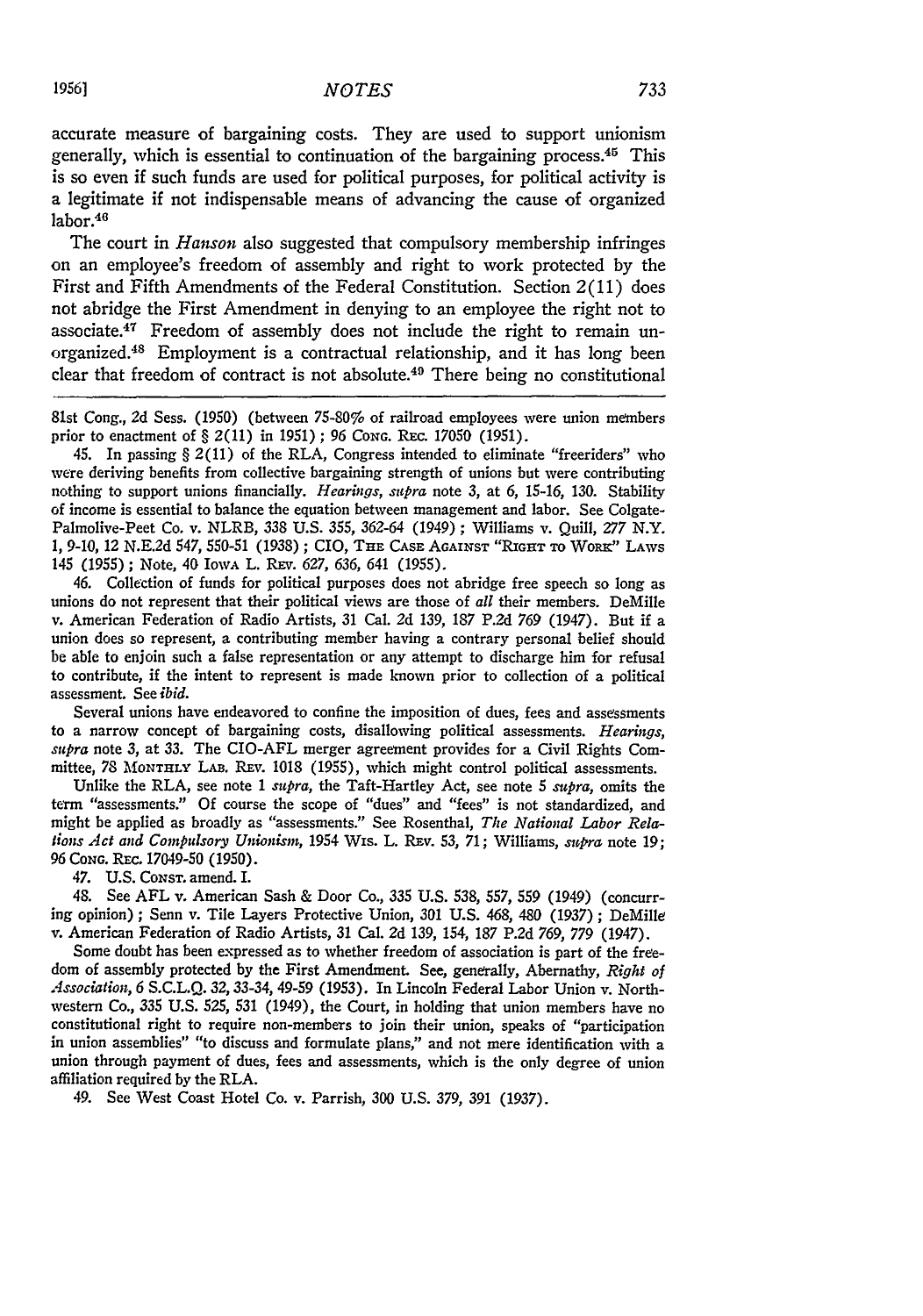right involved, but rather a clash of interests between the organized and the unorganized, it is within the special province of the legislature to draw the line of desirable social policy,<sup>50</sup> which it has done by enacting section  $2(11)$ . And even if compulsory membership does to some extent restrict freedom of assembly, the restriction is so slight as clearly to be outweighed by the benefits thought by Congress to inhere in union membership.<sup>51</sup> Section  $2(11)$  curtails the freedom not to associate only to the extent of requiring identification with the union for purposes of collecting dues, fees and assessments, not in demanding active participation.<sup>52</sup>

Neither can it be said that section 2(11) infringes upon the employee's right to work.53 Historically, a right to work has denoted opportunity to follow a freely chosen occupation.<sup>54</sup> The RLA has established safeguards against the infringement of this right by the employer or the union. Section 2(11) permits only a limited union shop. Racial and internal disciplinary policies of a union are prohibited grounds on which to base initiation or termination of employment.<sup>55</sup> Indeed, the sole permissible basis for discharge from employment which may arise from union affiliation is failure to pay union dues, fees and assessments.<sup>56</sup> Although the bargaining representative has authority to enter into a union shop trade agreement, the employees may discontinue the agreement.<sup>57</sup> The employer is free to choose from an unrestricted labor market. Other parts of the act augment the protections of section 2(11) by providing for administrative and judicial review of grievances.<sup>58</sup>

Unlike section  $2(11)$ , state right to work laws tend to upset the balance of power between management and labor by prohibiting unions from assuring

52. See note 48 *supra; cf.* Rosenthal, *supra* note 46, at 68.

53. The right to work is protected by U.S. Consr. amend. V. See Smith v. Texas, 233 U.S. 630, 636 (1914); Newman, *The Closed Union and the Right to Work,* 43 COLUM. L. REV. 42, 43 (1943).

54. See Lenhoff, *The Right To Work: Here And Abroad,* 46 **ILL.** L. REv. 669 (1951).

55. See note 1 *supra.* As of 1950, four national railroad unions were said to exclude negroes from membership due to provisions in the union constitution or bylaws. Such uinions represent a quarter million employees. *Hearings, supra* note 3, at 24-25.

56. See note 1 *subra*.

**57.** 44 **STAT.** 582 (1926), as amended, 45 U.S.C. **§** 156 (1952). *Cf.* Labor Management Relations Act, **§** 9(e) (1), 65 STAT. 601-02 (1951), 29 U.S.C. **§** 159(e) (1) (1952), amending 49 **STAT.** 45 (1935).

By analogy, the "contract bar" rule used by the NLRB would not prevent a "deauthorization" election under the RLA. The rule does not apply to union security agreements. See Great Atlantic & Pac. Tea Co., 100 N.L.R.B. 1494 (1952).

58. 44 **STAT.** 577-78, 580, 582, 585-86 (1926), as amended, 45 U.S.C. **§§** 152-53, 155-57, 159-60 (1952). It has been held that an employee need not exhaust all his remedies under the Act prior to initiating court action. Condol v. Baltimore & O.R.R., 199 F.2d 40D (D.C. Cir. 1952).

<sup>50.</sup> See AFL v. American Sash & Door Co., 335 U.S. 538, 546 (1949).

**<sup>51.</sup>** See American Communications Ass'n v. Douds, 339 **U.S.** 382, 399-400 (1950); Virginian Ry. v. System Federation No. 40, 300 U.S. 515, 558 (1937).